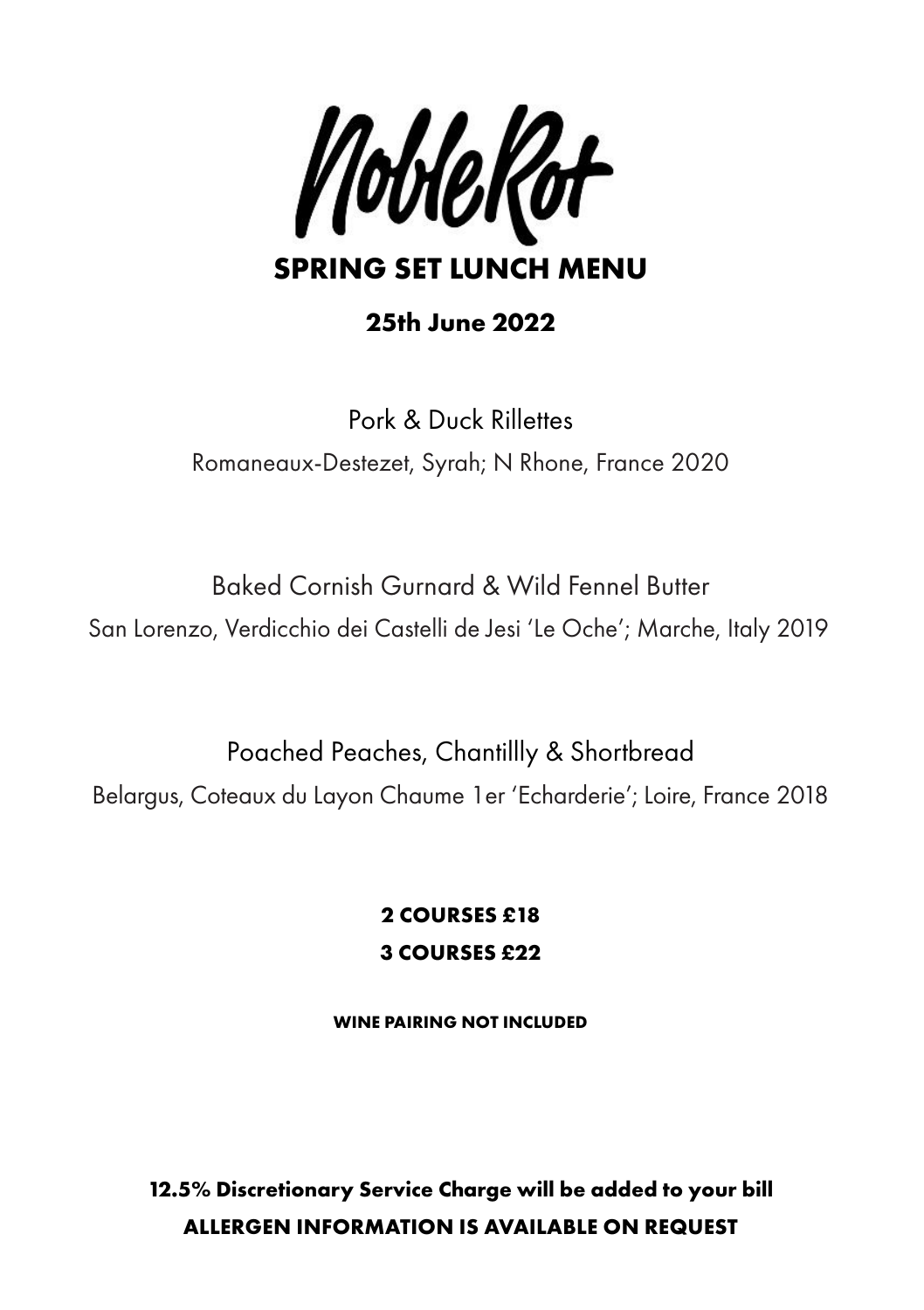

**25th June 2022**

Olives £4 Bread & Butter £4.50 Comte Beignet, Pickled Walnut Ketchup £2.50 each Ortiz Anchovies £11 Colchester Rock Oysters £3.30 each

Senorio Iberico Bellota Paleta D.O.P. £21 Coppa Trentina £9 Bresaola £11 Spring Leaf Salad £8 Dorset Snails, Confit Garlic & Parsley £13 Smoked Eel, Vesuvio Tomato & Lovage £14 Braised Fine Beans, Feta, Almonds & Mint £12 Boudin Noir, Broad Beans & Tarragon Mayonnaise £14 Burrata, Romesco & Rocket £13 Brixham Crab Mayonnaise & Crudites £14 Slipsole & Smoked Butter £16

Gnocchi, Girolles, Ricotta & Courgettes £25 Baked Cornish Hake, Palourde Clams & Sea Aster £26 Cornish Red Mullet & Pistou £32 Roast Swaledale Lamb, Aubergine & Tapenade £29 Braised Rabbit Leg, Fresh Borlotti Beans, Fennel & Aioli £25

Wild Chamomile Panna Cotta & Roasted Apricots £9.50 Flourless Chocolate Cake & Creme Fraiche £9.50 Strawberry Sorbet £8.50

> Cheese Plate £13 Napoleon, Dorstone, Regalis

**Noble Rot Magazine Issue 29 now on sale £12 Copies of the Noble Rot book, 'Wine from Another Galaxy', available here for £30 Game may contain shot Allergen Information is available on request 12.5% Discretionary Service Charge will be added to your bill**

*We add a discretionary £1 to every bill to raise money for The Royal Marsden Hospital, a charity very close to our hearts*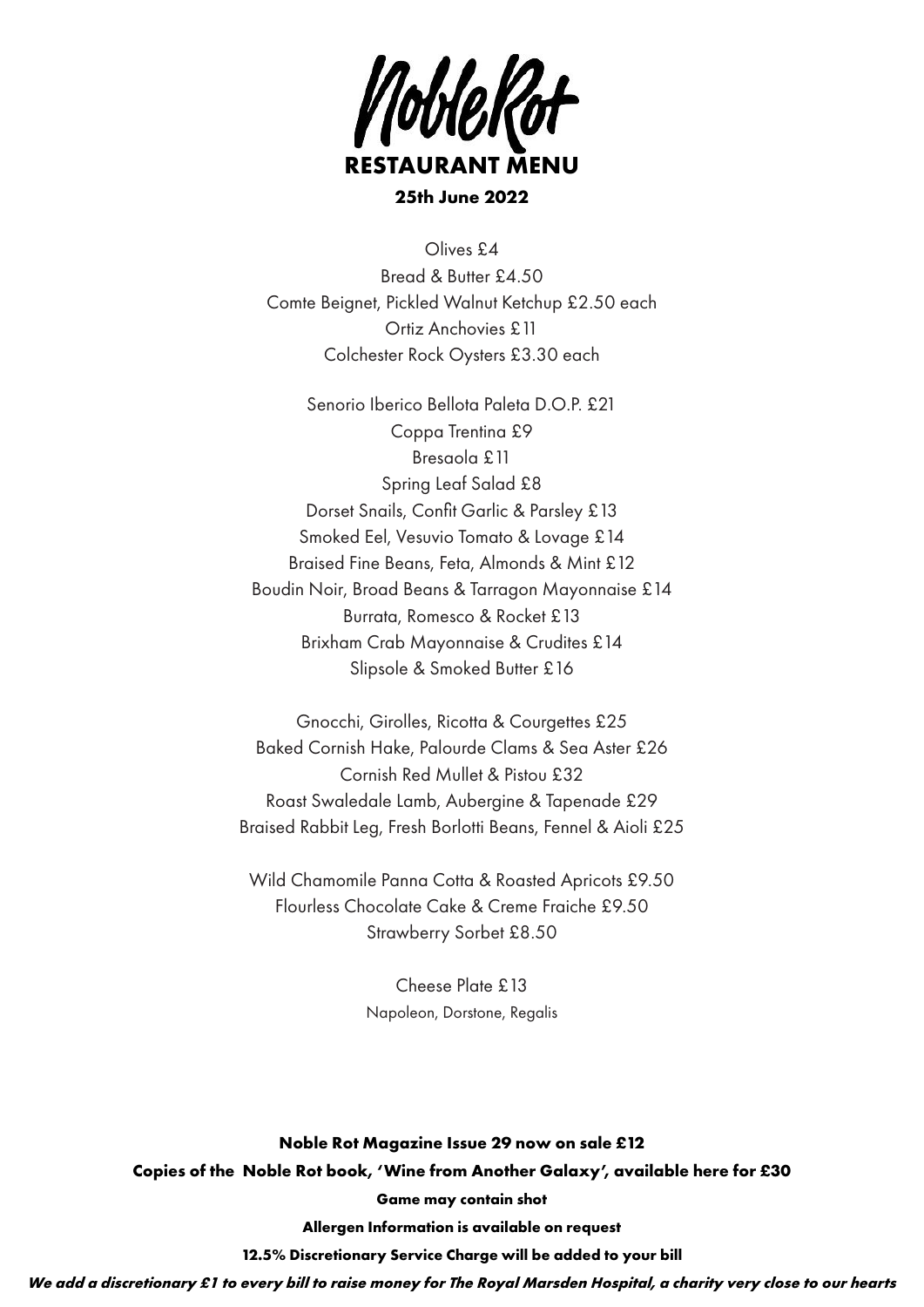NobleRot

# **BAR MENU**

**25th June 2022**

Olives £4 Bread & Butter £4.50 Comte Beignet, Pickled Walnut Ketchup £2.50 each Colchester Rock Oysters £3.30 each Ortiz Anchovies £11 Senorio Iberico Bellota Paleta D.O.P. £21 Smoked Cod's Roe on Toast £10 Mortadella £9 Fontanella £9 Spring Leaf Salad £8 Burrata, Romesco & Rocket £13 Octopus, Chorizo & Aioli £14 Roast Toulouse Sausage, Puy Lentils & Mustard £16

> Cheese Plate £13 Napoleon, Dorstone, Regalis \*Unpasturised

#### **Noble Rot Magazine Issue 28 now on sale £10**

**Copies of the Noble Rot book, 'Wine from Another Galaxy', available here for £30**

**Game may contain shot**

**Allergen Information is available on reques**

**12.5% Discretionary Service Charge will be added to your bill**

*We add a discretionary £1 to every bill to raise money for The Royal Marsden Hospital, a charity very close to our hearts*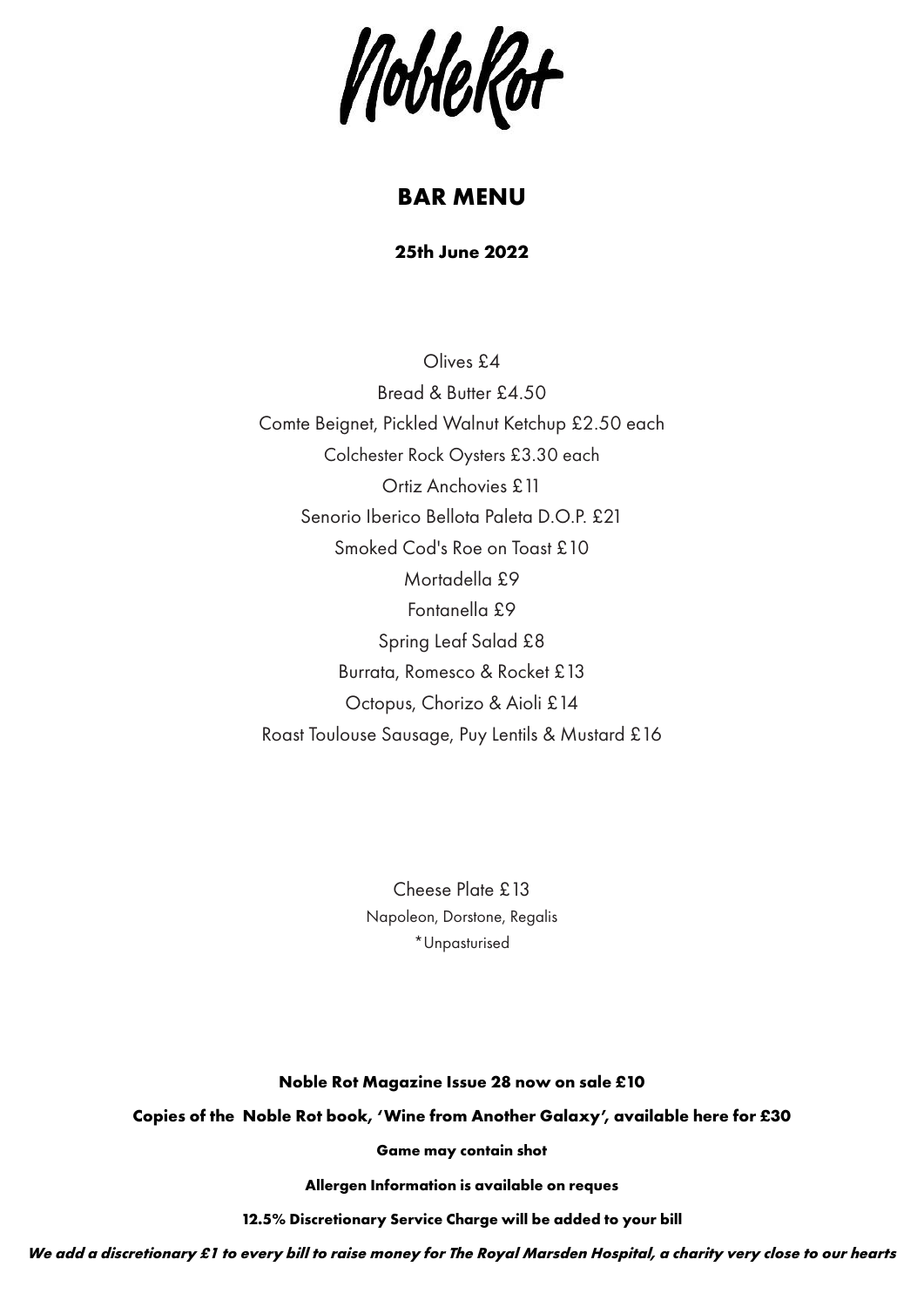

## Wild Chamomile Panna Cotta & Strawberries £9.50

### De Malle, Sauternes; Bordeaux, France 2005 £8 (75ml)

Flourless Chocolate Cake & Creme Fraiche £9.50 Samos, 'Nectar'; Samos, Greece 2014 £7 (75ml)

Strawberry Sorbet £8.50

Belargus, Coteaux du Layon Chaume 1er Cru 'Echarderie'; Loire, France 2018 £12 (75ml)

Cheese Plate £13 Napoleon, Dorstone, Regalis \*Unpasteurised

Cheeses paired with the following: Lacquy, Vin de Liqueur; Armagnac, France M&C Rouchier, '3 Cepages'; N Rhone, France 2018 Samos, 'Nectar'; Samos, Greece 2014

For an additional £20

### **ALLERGEN INFORMATION IS AVAILABLE ON REQUEST A FULL LIST OF SWEET AND FORTIFIED WINES AVAILABLE ON REQUEST**